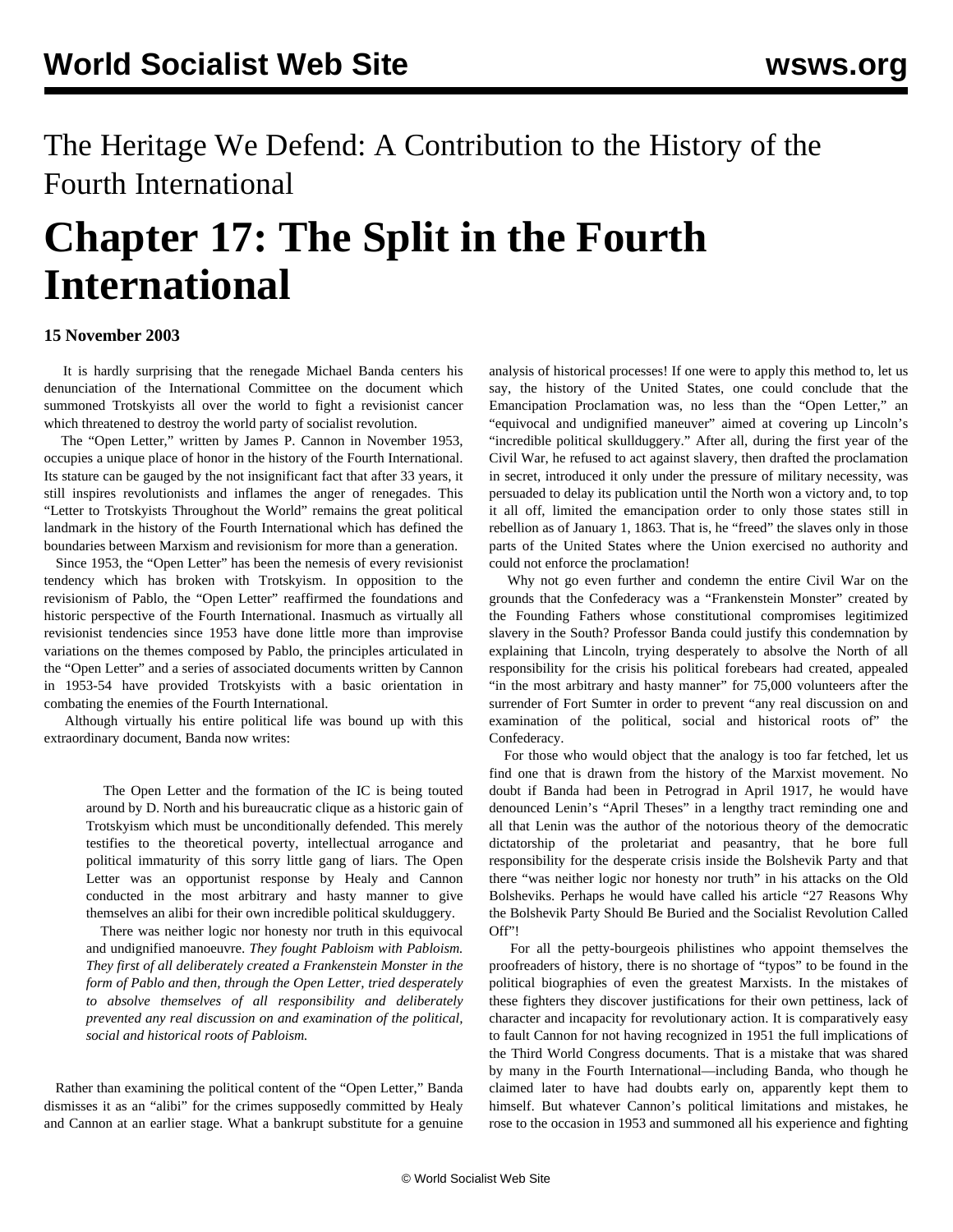capacities to oppose the liquidation of the Fourth International. All Trotskyists, including those who had perhaps understood the insidious role of Pablo somewhat earlier, welcomed with enthusiasm the powerful and decisive intervention of this veteran 63-year-old revolutionist against the intrigues of the liquidators. After all, it is rare, as recent experience has again confirmed, to find men anywhere near that age who are prepared to take the field of battle against revisionism!

 In this struggle, Cannon represented the historical interests of the working class, that is, its struggle to break free from the stranglehold of Stalinism and all other agencies of imperialism within the workers' movement. Significantly, Banda does not tell us what he thinks Cannon should have done in 1953 to defend the Fourth International under conditions in which Pablo was exploiting the administrative post he held in the leadership of the Fourth International to expel majorities within sections which opposed his liquidationist line. In justifying the need for such drastic action as publicly denouncing Pablo in the pages of the *Militant*, Cannon remarked that when the shooting starts, discussion ends. This is something which Banda most likely does not understand, given the fact that inside the WRP shooting generally started before discussion even began. At any rate, the SWP issued the "Open Letter" when it realized it was dealing with a ruthless and unprincipled clique that was intent on using its control of the International Secretariat to suppress discussion and expel Trotskyists from the Fourth International.

 If Banda now objects to the publication of the "Open Letter," it is only because he has come to agree with the political positions represented by Pablo. From where he stands today, Banda wishes that the "Open Letter" had not been written, that the International Committee had not been founded, and that Pablo had succeeded in liquidating the Fourth International.

 Banda's repudiation of the struggle against Pabloism is highlighted by the fact that he makes no reference to the major developments within the international political situation which formed the objective background to the split and contributed to clarifying the fundamental issues of program and principle at stake in the struggle: the death of Stalin in March 1953, the East German uprising of June 1953, and the French General Strike of August 1953. As a truly internationalist document, the "Open Letter" dealt with all these questions.

 Several weeks after Stalin's death, George Clarke—who, along with Cochran, was Pablo's closest ally in the SWP—delivered a report entitled "Stalin's Role—Stalinism's Future." This speech introduced two fundamental revisions of the Trotskyist appraisal of Stalinism. First, it suggested that "socialist property forms" existed inside the USSR: a claim made by the Stalinists, but always rejected by Trotsky. Second, Clarke challenged the concept of the political revolution as it had been developed by the Fourth International over a period of 20 years. Speculating over the form that the downfall of Stalinism will take, Clarke wrote:

 Will the process take the form of a violent upheaval against bureaucratic rule in the USSR? Or will concessions to the masses and sharing of power—as was the long course of the English bourgeois revolution in the political relation ship between the rising bourgeoisie and the declining nobility—gradually undermine the base of the bureaucracy? Or will the evolution be a combination of both forms? That we cannot foresee. *But that this process means not the end of socialism, but its great renaissance—that is certain*.[1] (Clarke's emphasis.)

 Trotsky had explicitly rejected any suggestion that the overthrow of the Stalinist bureaucracy inside the USSR could be achieved by anything other than a violent political revolution. But Clarke was now advancing the conception that there could be some peaceful growing over of Stalinism into socialism, a view that had been originally propounded by Isaac Deutscher, the centrist from Poland who emigrated to Britain and achieved fame as a journalist and biographer of Stalin and Trotsky. In writings which coincided with and influenced Pablo's thinking, Deutscher argued that the realization of socialism would be accomplished through political tendencies that are neither Stalinist nor Trotskyist. Rather, he asserted that the gradual self-reform of the bureaucracy would crystallize in a socialist movement that incorporates that which is historically progressive in both Stalinism and Trotskyism.

 Clarke's revisionist line was further developed by Pablo in an article entitled "The Post Stalin 'New Course'," in which he projected an irreversible "de-Stalinization" of the bureaucracy. In appraising the significance of the East German uprising, Pablo saw it neither as a harbinger of political revolution against Stalinism nor as a demonstration of the irreconcilable antagonism between the working class and the bureaucracy, despite the violence which accompanied the uprising and the ruthlessness with which it was suppressed. Instead, Pablo placed central emphasis on the political concessions made by the bureaucracy to the East German working class: "But once the concessions are broadened, the march forward toward a real liquidation of the Stalinist regime threatens to become irresistible."[2]

 Proceeding from this conception that Stalinism would be liquidated through a process of concessions to mass pressure, Pablo saw the victory of socialism within the USSR and Eastern Europe as the outcome of "violent interbureaucratic struggles between the elements who will fight for the status quo, if not for turning back, and the more and more numerous elements drawn by the powerful pressure of the masses...."[3]

 The response of the Socialist Workers Party was diametrically opposed to the Clarke-Pablo line. It denounced the so-called concessions of the Stalinists as aimed at enabling "the regime to continue holding the workers by the throat,"[4] and insisted:

 This political uprising of the German workers laid bare the irreconcilable conflict between the working masses and the parasitic Stalinist bureaucracy. The relations and conditions which produced the East German events are not limited to East Germany; they prevail throughout the buffer-zone countries and within the Soviet Union itself. East Germany thus foreshadows the revolutionary developments and struggles that lie ahead in the Stalinist dominated countries.[5]

 Pablo's repudiation of the political revolution and his projection of bureaucratic self-reform represented the culmination of the liquidationist line which he had been developing since 1949. By 1953, under conditions in which the working class was entering into direct struggle against Stalinism, Pablo's role had become that of an attorney for the Soviet and East European bureaucracies.

 Thus, it was no longer possible for Pablo to conceal the revisionist and liquidationist content of his political line with all sorts of superficially plausible references to the need for the Trotskyist movement to "break out of its isolation" and other much-beloved arguments of opportunists. By the time Pablo published a further "concretization" of the strategy of the Third World Congress, a document entitled "Our Integration in the Real Mass Movement, Our Experience and Perspectives," it had become clear that he was consciously working for the transformation of the sections of the Fourth International into little more than appendages of the Stalinist bureaucracies or whatever petty-bourgeois apparatuses dominated the mass labor movements in different countries. His proposals for universal "entryism" amounted to an organizational prescription for the political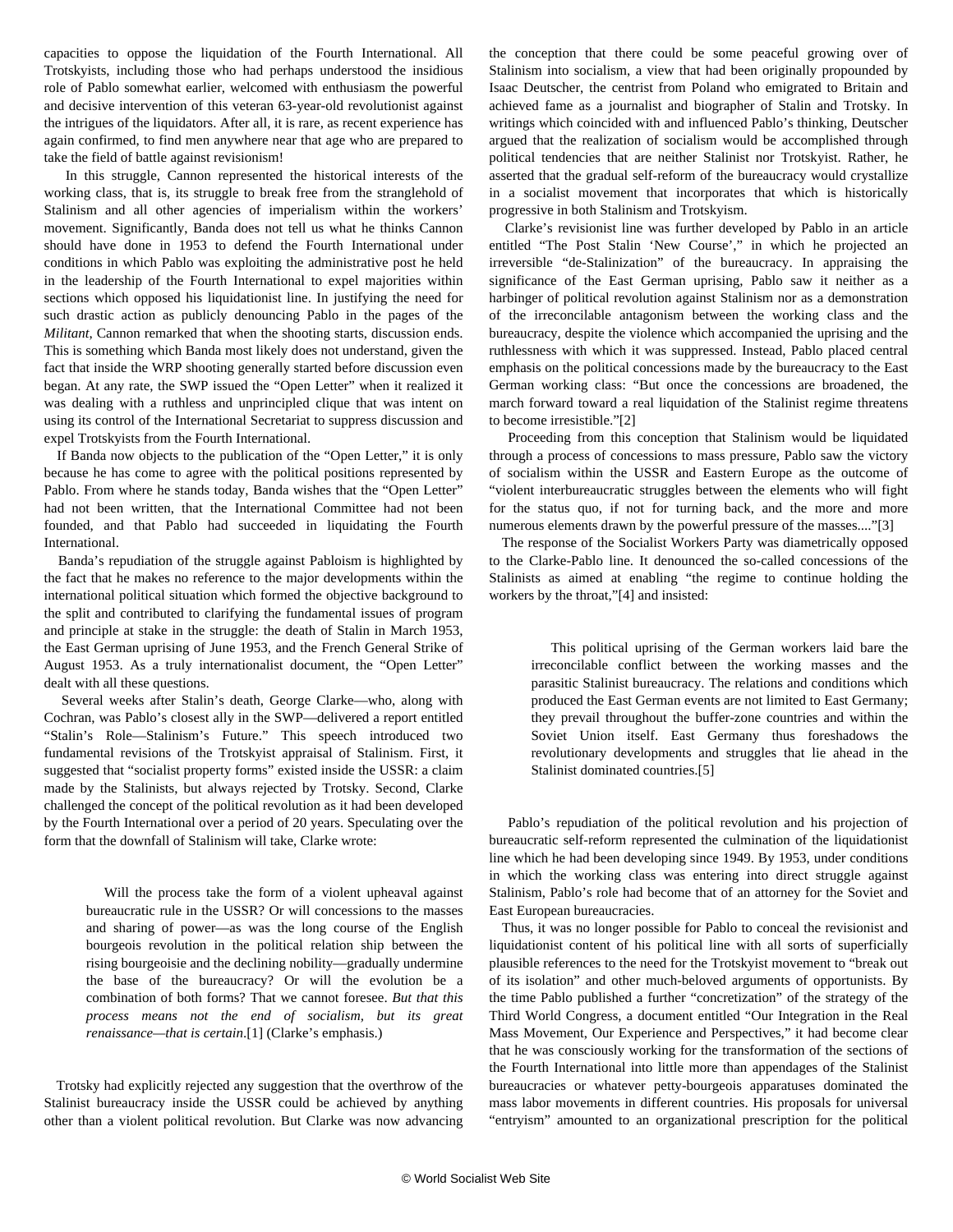dissolution of the Fourth International as a revolutionary Marxist party of the working class.

 While our strategy, as the only revolutionary Marxist tendency, is the conquest of power by the proletariat and the triumph of the socialist revolution on a world scale, our tactic must take into account the concrete objective and subjective conditions so as to create the most timely and the most effective possible regroupment of conscious revolutionary forces larger than our own, and to form in the fusion with them big Marxist revolutionary parties.

 In the final analysis our tactic is aimed at the creation of such revolutionary parties which are indispensable for the rapid and complete victory of the world socialist revolution.

 But we envisage their creation concretely as part of the process of the movement of the class itself in each country, in the course of its maturing politically through its concrete experience, which will be assisted on the one side by the favorable objective conditions of the period, and on the other side by our own participation in the real class movement, with the aid of our program, ideas and our activity. [6 ]

 All this talk about "the movement of the class itself" was nothing less than glib rationalizations for the betrayal of principles and the subordination of the Fourth International to alien class forces.

> We take the class as it is in each country, with its peculiarities, we study its natural movements, we discern in them the progressive features, and we adopt our tactic accordingly.

> The form matters little to us; the class content often deformed, concealed, latent or even potential, is, however, of decisive importance. But to discover this requires a high level of maturity of which our movement has generally given proof. [7]

 Whoever wants to understand the nature of Pabloite revisionism should carefully study the above two paragraphs, which represented an updated version of the old opportunist formulation, "The movement is everything; the final goal nothing." Pablo was the first in a long line of revisionist "operators" inside the Fourth International who made a virtue of unrestrained opportunism. They always justified their tactical improvisations with references to the smallness of the Trotskyist movement, its need to break out of isolation, etc. To say, "The form matters little to us" amounted to a justification for unprincipled relations with virtually every species of political organization, regardless of the class character of their social base and program. The assertion that the "deformed, concealed, latent or even potential" class content of organizations is "of decisive importance" was to declare war on the Marxist, historical materialist, conception of politics. Such an approach led inexorably to a modus operandi in which impressionism, maneuvers and tactical hocus-pocus became the day-to-day axis of sections which accepted this method.

 For all his doubletalk and diplomatic evasions, Pablo's "entrist" proposals were based on the conception that the injection of Trotskyist serum into Stalinist, reformist and bourgeois nationalist organizations would, through some obscure process of political alchemy, convert these anti-socialist forces into the medium through which the proletarian revolution was eventually achieved.

 Pablo denounced as "sectarianism" the basic conception which underlay the founding of the Fourth International in 1938: that the crisis of revolutionary leadership could only be resolved by the Trotskyist movement, which alone represented the heritage and continuity of Marxism. Trotsky had maintained that outside the Fourth International "there does not exist a single revolutionary current on this planet really meriting the name." [8]

 This belief in the decisive historical role of the Fourth International was rejected contemptuously by Pablo, who wrote in October 1953, "In the present concrete historical conditions the variant which is more and more the least probable is the one where the masses, disillusioned by the reformists and Stalinists, break with their traditional mass organizations to come to polarize themselves around our present nuclei, the latter acting exclusively and essentially *in an independent manner, from without*." [9]

 Pablo considered it unrealistic to believe, as Trotsky certainly did, that the sections of the Fourth International could repeat the feat accomplished by the Bolsheviks in 1917 when, within the context of a revolutionary situation, they rose from a comparatively small minority within the working class to become a mass party in just a few months. Pablo argued:

 The general historical conditions characterizing the international workers' movement, and the Russian workers' movement in particular in 1917, are no longer the same, were it only because of the subsequent existence of the Soviet Union and Stalinism.... the case is entirely different now in the big capitalist countries, especially where a traditional mass movement exists, organized under a reformist or Stalinist leadership. [10]

 This was the real perspective of Pablo: the Fourth International could never aspire to the leadership of the working class; it could never successfully challenge the Stalinists and social democrats. There was no point in fighting patiently to extend the authority of the Trotskyist movement through implacable struggle against the powerful bureaucracies. Instead, the Fourth International had to dissolve itself into the Stalinist parties in Europe (or into whatever other mass movement dominated the labor movement in other countries, e.g., Peronism in Argentina). Pablo's petty-bourgeois pessimism was disguised with the demagogic rationalization which is still repeated by all varieties of anti-Trotskyist revisionism: "We want to be and we will be with the real revolution." [11]

 Pablo's message was welcomed by the demoralized petty bourgeois and conservatized workers within the Fourth International who no longer believed in the viability of a Marxist perspective within the labor movements of their own countries and who were fed up with Trotskyism. While they pretended that Pablo had found the magic formula for the building of mass parties, they understood that he was really legitimizing their "integration" into the swamp of existing reformist working class organizations. In October 1953, an Australian supporter of Pablo, Win Brad Jr., wrote an angry letter to the SWP editors of *Fourth International* in which she denounced Morris Stein's critique of Clarke's line on the East German uprising:

 Leon Trotsky died in 1940—13 years ago. A new generation, of which I am a member, has arisen since who will build socialism on a world scale. This new generation most probably can't even remember when Leon Trotsky was alive. We cannot remember for we were hardly born in the days of the Moscow Trials, the days of the Popular Front and the United Front. We have only a very dim recollection of the Second World War and the only period we know is the period since the war and the only thing we're really conscious of is that the final showdown between the old and the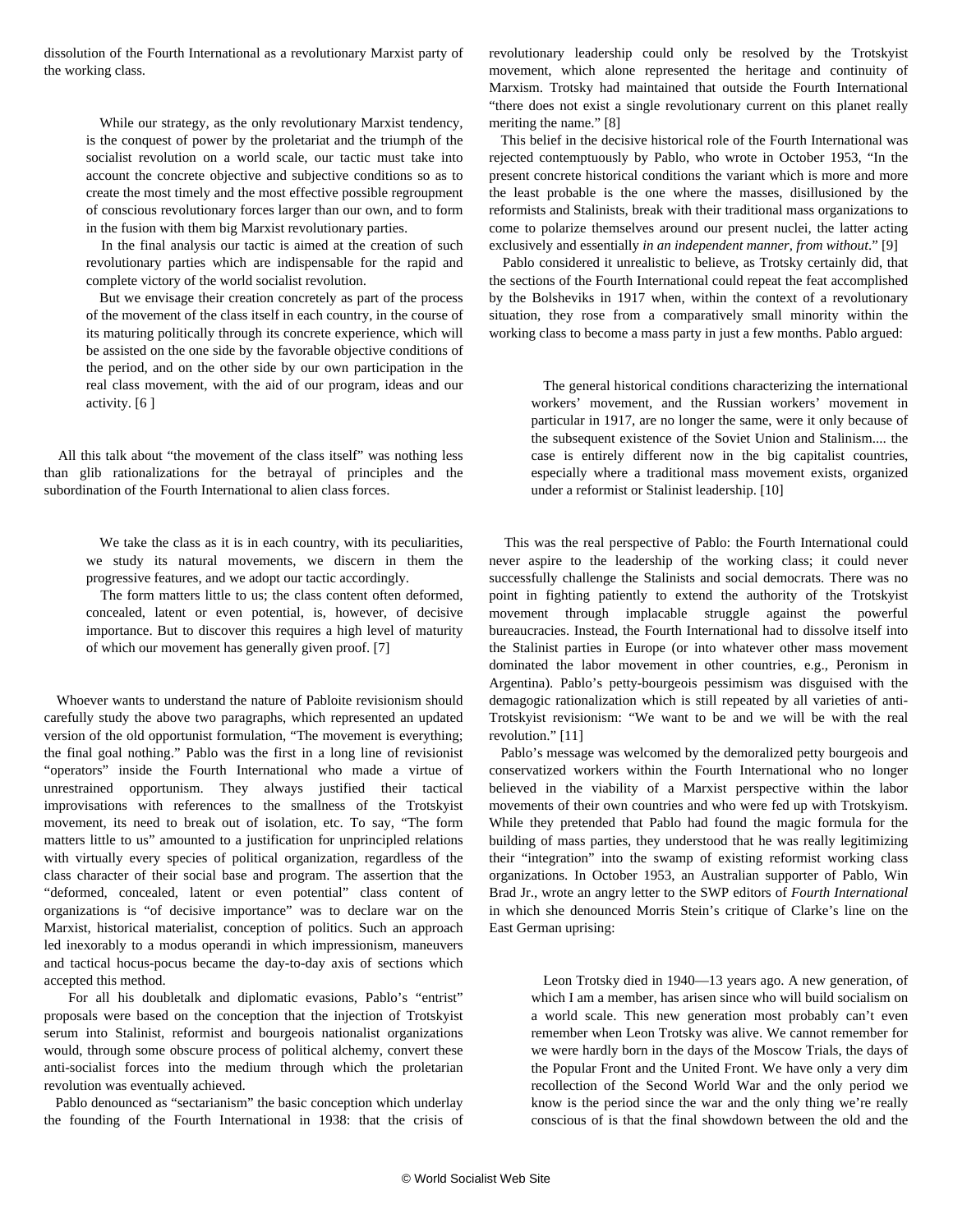new orders—capitalism and socialism, will occur before we are middle-aged.

 To prove and to base an argument on the quotation of a man who died 12 years ago—no matter how brilliant the man, how profoundly correct his ideas, without any resort to the world since 1945 does not satisfy us. Leon Trotsky wrote for a particular period and for a particular set of circumstances.... Twelve years is a long time, particularly in this century and the period of 1933-41 is not the same as the period 1945-53.... [12]

 By the autumn of that year, a virtual civil war had erupted in the Fourth International. Those who supported Pablo became uncontrolled in their factional hatred of Trotskyism and were openly embracing the counterrevolutionary politics of the Soviet bureaucracy. Another example of the life-and-death character of the struggle being waged inside the Fourth International was the position adopted by the Cochranites in the Seattle branch of the SWP. We quote from a report written to Farrell Dobbs by George Flint, a supporter of the SWP majority:

 Sylvia, Bud, Roger and Jim O. finished neck and neck at our Thursday night's branch meeting, in their race to leave the party of revolutionary socialism and enter the party or the milieu of counterrevolutionary Stalinism.

 Sylvia in her statement said that she repudiated all concepts of Trotskyism and considered the CP a historically revolutionary party.

 Roger said that he was never fully integrated in the Trotskyist movement because he never considered the CP to be a counterrevolutionary tendency.

 Bud said that after 6 years in the SWP he decided he must take himself out of the movement that is unreal with wishful thinking about the world today. Our party, he said, feeds on anticommunist sentiments of the masses.

 They announced that they were also speaking for Jim O. He came in later after they had left and confirmed this.

 In answer to a question at the meeting Sylvia said she considered the murder of the Left Oppositionists in the Soviet Union progressive and necessary because it served the needs of defense of the Soviet Union. [13]

 The summer and early autumn of 1953 was the turning point in the struggle inside the Fourth International. The eruption of the general strike in France exposed the practical implications of the Pabloite line inside the workers' movement. Pablo opposed characterizing as a betrayal the role of the Stalinists in bringing the mass movement under control and heading off a revolutionary confrontation with the state. He merely accused them of a "lack" of policy. Moreover, Pablo's French supporters specifically endorsed the refusal of the Stalinist-controlled CGT trade unions to advance political demands.

 The experience of the August general strike removed any lingering doubt that Pablo's call for deep entry into the Communist parties was part of a wholesale capitulation to Stalinism and the renunciation of Trotskyism.

 Now confronting the direct opposition of Cannon to his rightwing line, Pablo's factional maneuvering assumed a desperate and reckless character. Banda's denunciation of the "Open Letter" as "an arrogant ultimatum" turns historical truth upside down. In fact, Cannon's decision to make a public appeal to Trotskyists all over the world was taken to protect the physical existence of sections of the Fourth International. As Banda well knows, the most dangerous situation existed within Britain, where a faction headed by Lawrence, functioning under Pablo's direction, was threatening to destroy the organization unless Healy toed the Paris line and severed his political ties with Cannon.

 In an extraordinary letter to Healy on September 23, 1953, Pablo warned that he would destroy Healy politically if the latter did not submit to Comintern-style discipline, keep his differences to himself, and support the International Secretariat against the Socialist Workers Party. The real "arrogant ultimatum" was delivered by Pablo, who instructed Healy:

 a. To circumscribe strictly the struggle on the political plane of ideas, conducting yourself as a member above all of the IEC [International Executive Committee] and of the IS who defends until the 4th Wd. C. [World Congress] the majority line and the discipline of the International.

 b. To cease to act as a member of the majority American faction and to await from it the political line to defend, and to cease to have circulated its documents in your faction in England, before you make known to the IS and to the IEC your eventual political divergences.

 c. To abstain from any organizational measure in opposition to the comrades in your section who defend, as they ought, as you ought to do yourself first of all, the line and the discipline of the International. [14]

 Cannon was stunned by this letter, which included an open threat that the IS would judge Healy "with an extreme severity" if he permitted any discussion of the opinions of the SWP within the British section. Having lived through the Stalinization of the Comintern, when a grotesque caricature of "international discipline" was used to suppress the discussion of Trotsky's views within the sections of the Third International, he was horrified by Pablo's attempt to revive these politically-corrupt practices inside the Fourth International. Pablo was demanding that Healy keep his mouth shut and accept the takeover of the British organization by a group of pro-Stalinists led by Lawrence, who was already in close contact with the British Communist Party.

 Cannon left Los Angeles for emergency discussions with the political committee in New York on the crisis within the Fourth International. On October 25, 1953, Farrell Dobbs, who was now supporting Cannon, sent Healy a detailed report which clearly explained how the SWP had arrived at the decision to issue the "Open Letter" and established the completely principled basis of this document:

 Since Jim's arrival in New York, we have been reviewing the trend of the international struggle and assessing the latest developments. We have read attentively all of your letters and they have had a profound influence on our thinking on the international question.

 Most sinister of all is Pablo's ultimatum to you signifying his intention to move in and help the revisionist minority overthrow the majority in your party. We note that while launching this vicious attack on you, he remains much more cautious in his attitude toward us. There is a reason for that. He wants to keep us immobilized on the international arena and preoccupied with the struggle against our own revisionists to whom he has given only clandestine support, while he tries to cut to pieces, one at a time, your group and other orthodox Trotskyist groups.

 We think the best service we can render the international movement is to cut through the whole web of Pabloite intrigue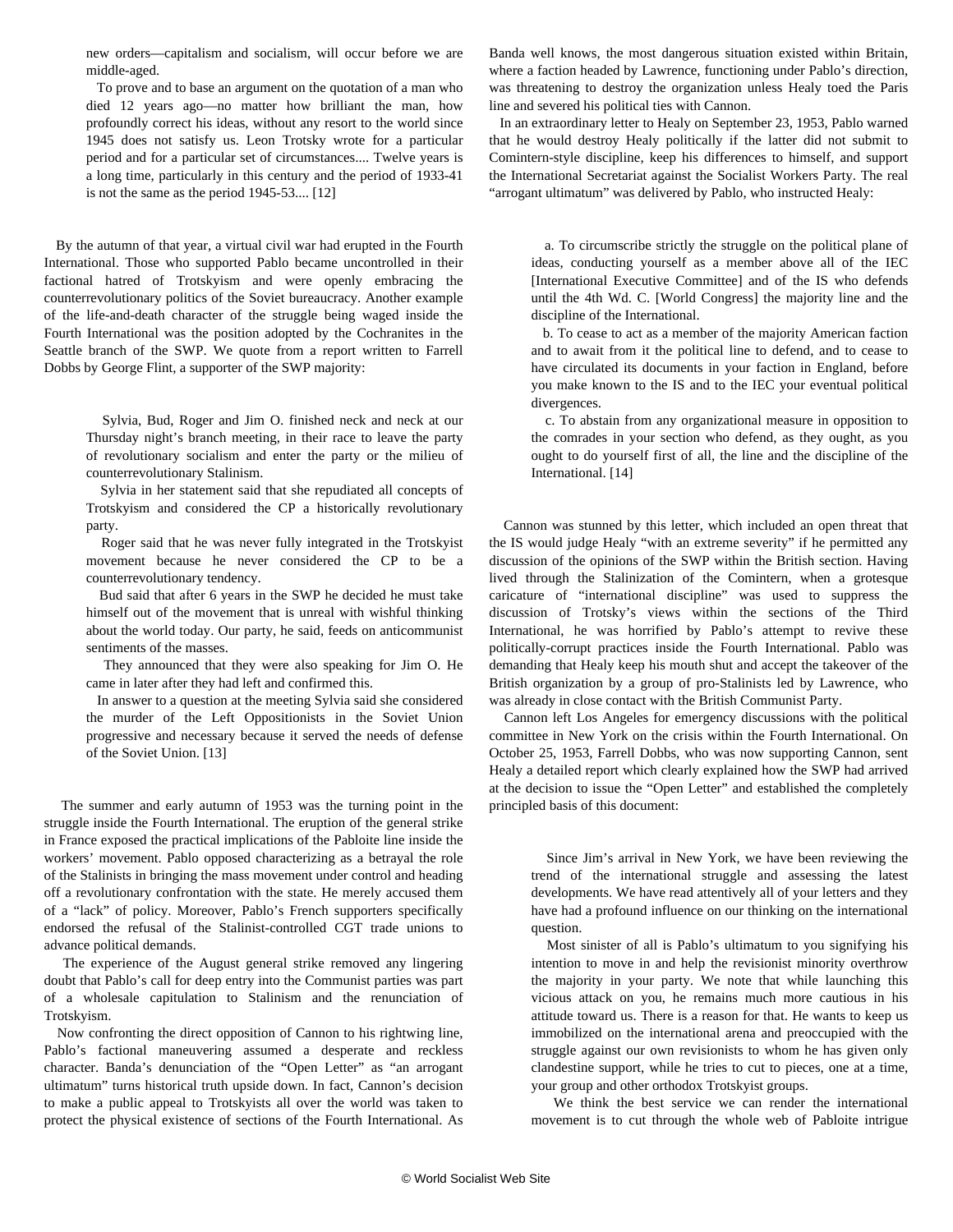with an open challenge of their revisionist liquidationist line. We think the time has come for an open appeal to the orthodox Trotskyists of the world to rally to save the Fourth International and throw out this usurping revisionist clique. The movement must be put on guard against the Pablo tactic of splits and expulsions, against his abuse of administrative control in an effort to repeat on an international scale their trick in France of overthrowing a majority with a minority.

 In line with this decision to pass over from the defensive to the offensive, we are changing the whole character of the draft appeal we sent you. That draft limited itself to a description of revisionism in our party and Pablo's support of the revisionists, with an appeal for the aid of world orthodox Trotskyism in *our* fight. We now intend to issue from our Plenum an open manifesto to the world movement sounding a call to arms against the Pabloites on the *international* field.

 The manifesto will take as its point of departure the criminal policies of Pabloism with regard to the revolutionary events in East Germany, France, Iran, and the new developments in the Soviet Union. We will demonstrate that the lines of political cleavage have become so deep and the Pabloite organizational methods so alien to our movement that a modus vivendi is no longer possible. The conduct of the Pabloites shows they disdain the real relationship of forces in the movement. They act as though Pablo and his coterie own the international. The orthodox Trotskyists must kick out Pablo and the whole clique around him who leave no room for a modus vivendi apart from the complete submission to their criminal line.

 It is necessary to recognize that a showdown cannot wait until the next Congress, as many had previously expected. The Pabloites have already shown by their actions in France and their movements and threats against you in Britain that they will not permit a democratic Congress. Their plan is to get rid of the orthodox Trotskyists before the Congress ever convenes. We must act now and act decisively. This means we must launch a counterattack without delay. We can have no illusions that there can be a peaceful settlement or compromise with this gang.

 This change in tactics, which has been unanimously decided on here, has arisen particularly from our deliberations of how we can best help you in your fight. As matters now stand, you are caught in a web of slanders and trumped-up legalisms that keep you on the defensive. You are compelled to fight on Pablo's ground with inexperienced comrades who can be taken in by his sowing of political confusion and his use of organizational intrigue.

 A direct and open political challenge of Pablo by our Plenum turns everything around, cuts through his confusionist strategy and provides an excellent basis for you to pass over from the defensive to the offensive in support of our manifesto. You can thus quickly mobilize and arm for battle all the orthodox Trotskyists.

 The fight we are now up against is no less vital and decisive for the future than the great battles waged 25 years ago, in which the original Trotskyist cadre were assembled. In the face of these political imperatives, petty scandals and organizational maneuvers pale into significance. Through an uncompromising political challenge you will quickly weld your forces together in a faction which will become the future movement in England.

 If we permit the fight to be conducted much further on the present level, you run the unavoidable risk of having demoralization and confusion disrupt your movement. And that is what we fear most at the present time.

 We had a preliminary test of the effectiveness of this change of tactics at an internal debate on the French general strike here in

New York last Thursday night. In this discussion for the first time we opened up on the sacred cow, Pablo. The Cochranites seemed surprised and shocked that we dared to do so, while our own forces were elated that the war with Pablo is finally out in the open. The Cochranite surprise at our slashing attack on Pablo tends to confirm our estimate that he thought we were afraid to join open battle with him. He thought that by playing a crafty double game with us, he could keep us immobilized in the international fight until he had finished doing a French job on the British party.

 The most decisive factor about the debate was the eagerness with which our rank and file responded to the signal that we are opening war on Pabloite revisionism and liquidationism in the world movement. We think this healthy reaction will be duplicated everywhere in the movement among those who have not forgotten what Trotsky taught them and who, as you have mentioned several times, have been waiting for the SWP to speak. [15]

 Throughout the summer of 1953, the Cochranites refused to acknowledge the authority of the SWP leadership and systematically sabotaged the work of the party. They refused, for example, to sell its press or raise funds. This antiparty campaign reached its climax on October 30, 1953, when the Cochranites in New York refused to attend a banquet called in honor of the twenty-fifth anniversary of the founding of the Trotskyist movement in the United States. This public boycott of the party by the Cochranites amounted to a split and the SWP leadership recognized it as such. At the plenum of the national committee of November 23, 1953, the SWP expelled Cochran, Clarke and all others who participated in the boycott.

 Reviewing the history of the protracted struggle against Cochran, Cannon summed up the significance of the split in his closing speech to the national committee plenum:

 Leadership is the one unsolved problem of the working class of the entire world. The only barrier between the working class of the world and socialism is the unsolved problem of leadership. That is what is meant by "the question of the party." That is what the *Transitional Program* means when it states that the crisis of the labor movement is the crisis of leadership. That means that until the working class solves the problem of creating the revolutionary party, the conscious expression of the historic process, which can lead the masses in struggle, the issue remains undecided. It is the most important of all questions—the question of the party.

 And if our break with Pabloism—as we see it now clearly—if it boils down to one point and is concentrated in one point, that is it: the question of the party. That seems clear to us now, as we have seen the development of Pabloism in action. The essence of Pabloist revisionism is the overthrow of that part of Trotskyism which is today its most vital part—the conception of the crisis of mankind as the crisis of the leadership of the labor movement summed up in the question of the party.

 Pabloism aims not only to overthrow Trotskyism; it aims to overthrow that part of Trotskyism which Trotsky learned from Lenin. Lenin's greatest contribution to his whole epoch was his idea and his determined struggle to build a vanguard party capable of leading the workers in revolution. And he did not confine his theory to the time of his own activity. He went all the way back to 1871, and said that the decisive factor in the defeat of the first proletarian revolution, the Paris Commune, was the absence of a party of the revolutionary Marxist vanguard, capable of giving the mass movement a conscious program and resolute leadership. It